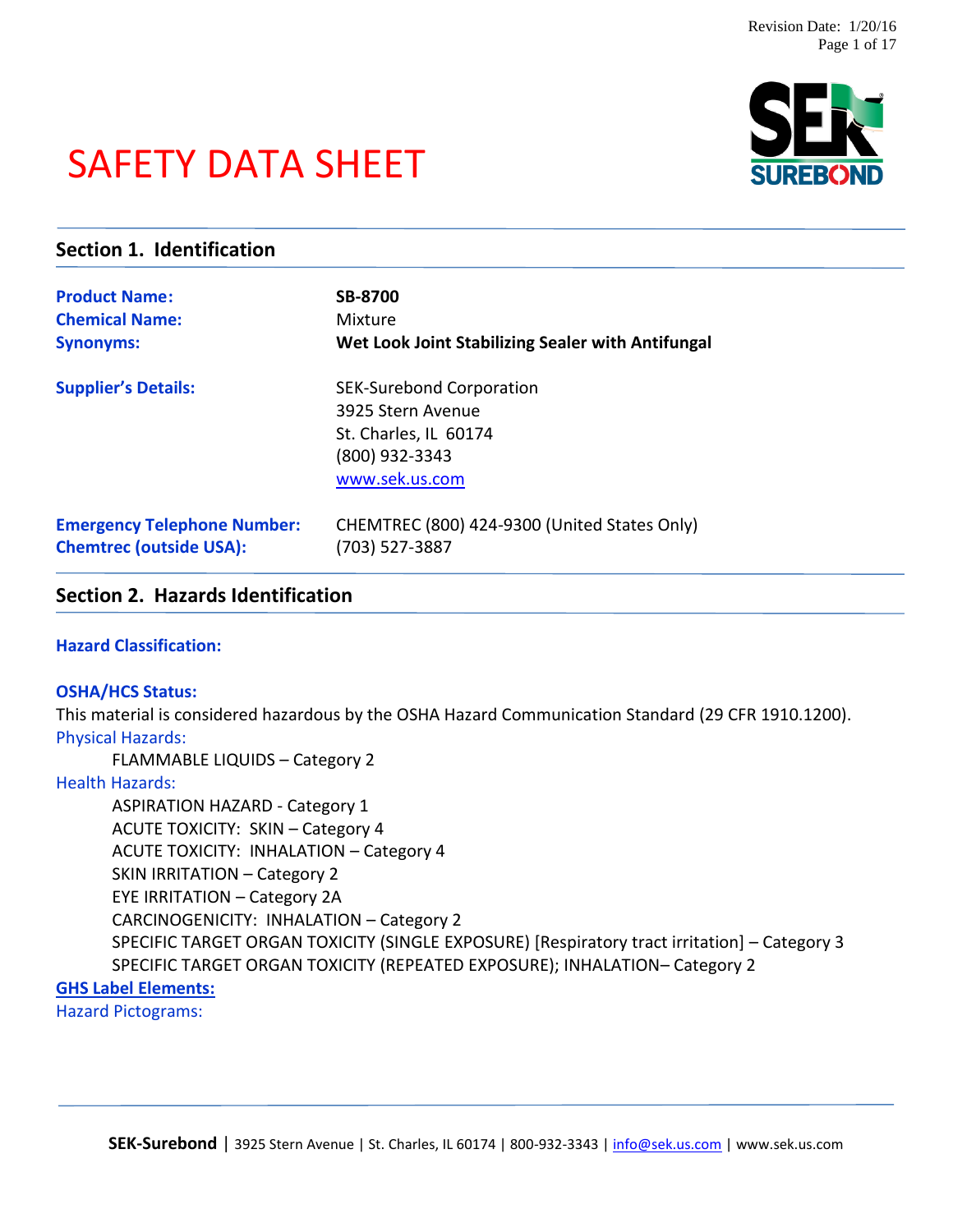

Signal Word: Danger

# Hazard Statements:

Highly flammable liquid and vapor

Harmful in contact with skin or if inhaled

- Causes serious eye irritation
- Causes skin irritation

Suspected of causing cancer if inhaled

May be fatal if swallowed and enters airways

May cause respiratory irritation

May cause damage to organs through prolonged or repeated exposure if inhaled

# **Precautionary Statements:**

# Prevention:

Keep out of reach of children. Read label and obtain special instructions before use. Do not handle until all safety precautions have been read and understood. Do not eat, drink, or smoke when using this product. Wash thoroughly after handling. Use only outdoors in a well-ventilated area. Keep away from heat, hot surfaces, sparks, open flames and other ignition sources. Ground and bond container and receiving equipment. Use explosion-proof equipment and only non-sparking tools. Take action to prevent static discharge. Wear protective gloves, clothing, face and eye protection. Keep container tightly closed. Do not breathe vapors, spray or mist.

#### Response:

Get medical attention if exposed and feel unwell or are concerned.

**IF INHALED:** Remove victim to fresh air and keep at rest in a position comfortable for breathing. Call a POISON CENTER or physician if feel unwell.

**IF SWALLOWED:** Immediately call a POISON CENTER or physician. Do NOT induce vomiting. **IF ON SKIN (or hair):** Immediately take off all contaminated clothing and wash before resue. Rinse skin with plenty of water or shower. Call a POISON CENTER or physician if you feel unwell.

**IF IN EYES:** Rinse cautiously with water for several minutes. Remove contact lenses, if present and easy to do. Continue rinsing. Get medical attention if eye irritation occurs.

**IN CASE OF FIRE:** Use CO<sub>2</sub>, dry chemical, or alcohol resistant foam to extinguish.

#### Storage:

Store locked up in original packaging in a cool, well-ventilated place. Do not allow to freeze. Disposal:

Dispose of contents and container in accordance with all local, regional national and international regulations.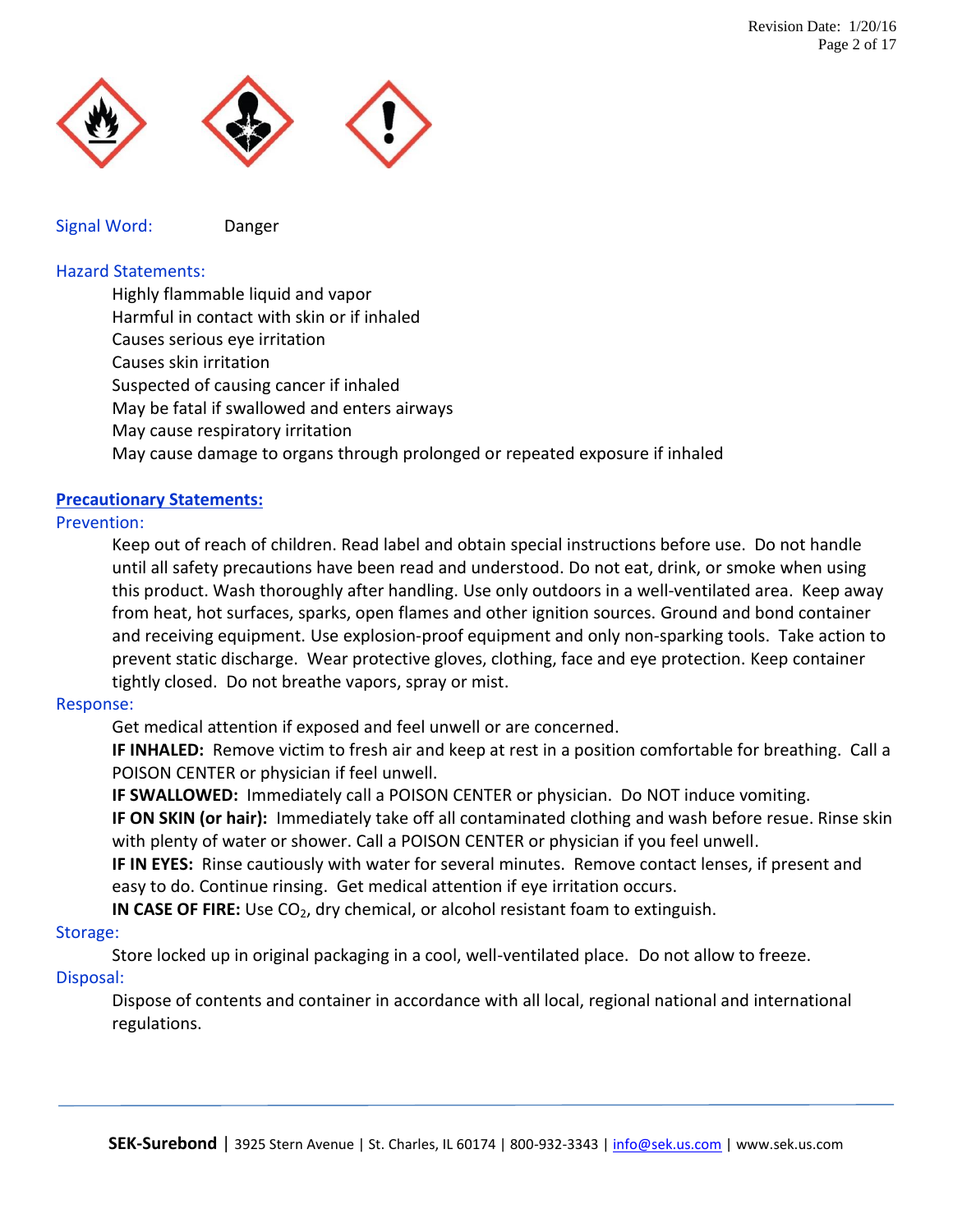#### Hazards not otherwise classified:

Static accumulating flammable liquid can become electrostatically charged even in bonded and grounded equipment. Sparks may ignite liquid and vapor. May cause flash fire or explosion.

# **Section 3. Composition/Information on Ingredients**

| <b>Substance/Mixture:</b>             | Mixture                                                   |
|---------------------------------------|-----------------------------------------------------------|
| <b>Chemical Name:</b>                 | ΝA                                                        |
| <b>Other Means of Identification:</b> | SB-8700 Wet Look Joint Stabilizing Sealer with Antifungal |

# **CAS number/other identifiers:**

CAS Number: Mixture

| <b>Ingredient Name</b>                    | %         | <b>CAS Number</b> |
|-------------------------------------------|-----------|-------------------|
| Xylenes, mixed isomers                    | $5 - 10$  | 1330-20-7         |
| Ethylbenzene                              | $1 - 3$   | $100 - 41 - 4$    |
| Carbonic Acid, dimethyl ester             | $70 - 80$ | 616-38-6          |
| Proprietary Polymer blend (non-hazardous) | $15 - 30$ | ***               |

\*= Various \*\*= Mixture \*\*\*= Proprietary

Any concentration shown as a range is to protect confidentiality or is due to the process of variation.

**Occupation exposure limits, if available, are listed in Section 8.**

# **Section 4. First Aid Measures**

#### **Description of Necessary First Aid Measures:**

#### Eye Contact:

Immediately flush eyes with plenty of water, occasionally lifting the upper and lower eyelids. Check for and remove any contact lenses. Continue to rinse for at least 15 minutes. Get medical attention.

#### Inhalation:

Remove victim to fresh air and keep at rest in a position comfortable for breathing. If it is suspected that gas or vapor is still present, the rescuer should wear an appropriate mask or self-contained breathing apparatus. If victim is not breathing, if breathing is irregular or if respiratory arrest occurs, provide artificial respiration or oxygen by trained personnel. It may be dangerous to the person providing aid to give mouth-to-mouth resuscitation. **Get medical attention.** If necessary, call a poison control center or physician. If unconscious, place in recovery position and get medical attention immediately. Maintain an open airway. Loosen tight clothing such as a collar, tie, belt or waistband.

#### Skin Contact:

Wash with plenty of soap and water. Remove contaminated clothing and shoes. Wash contaminated clothing thoroughly with water before removing it, or wear gloves. Continue to rinse for at least 15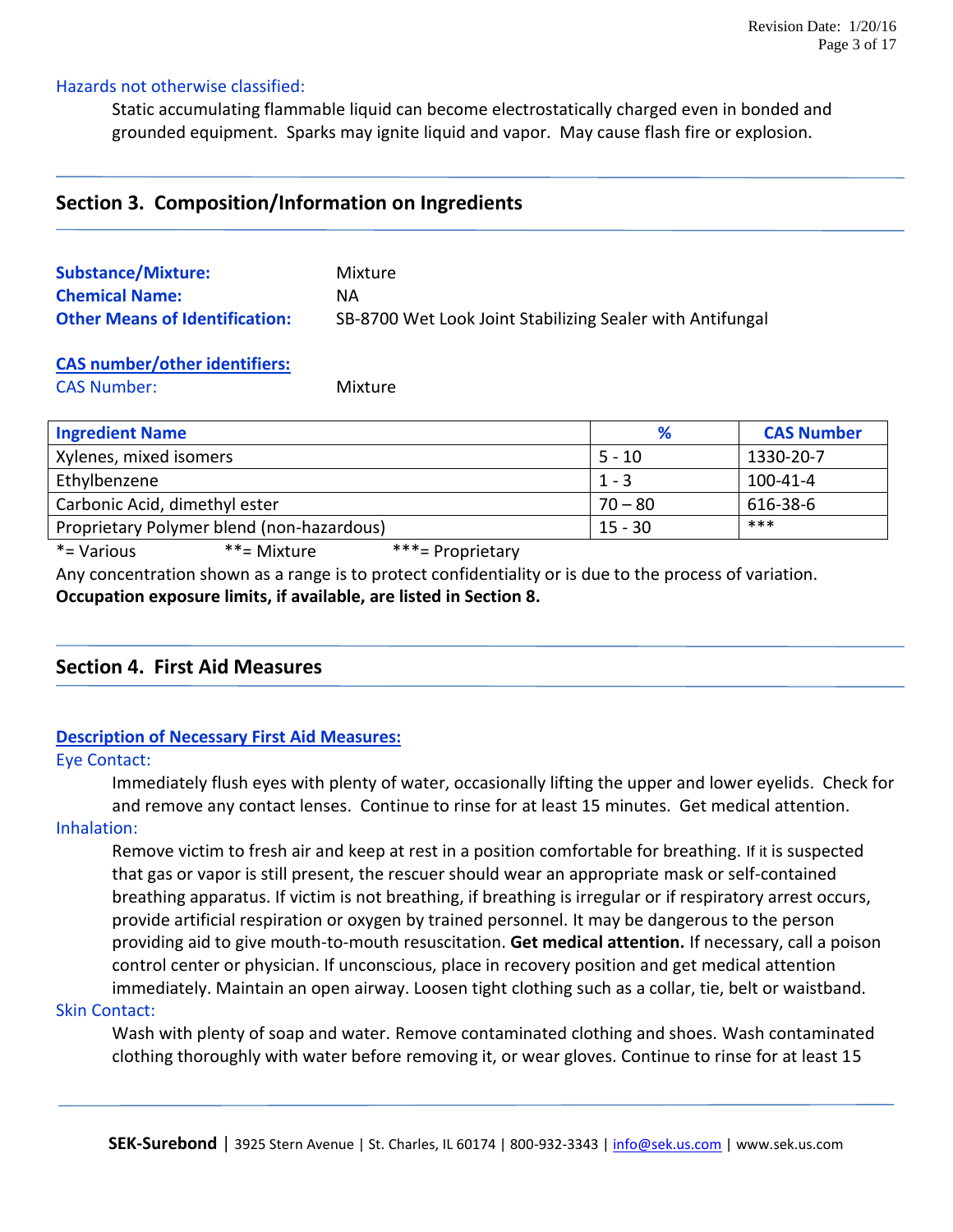minutes. Get medical attention. If necessary, call a poison control center or physician. Wash clothing before reuse. Clean shoes thoroughly before reuse.

#### Ingestion:

Get medical attention immediately. Call a poison control center or physician. Wash out mouth with water. Remove dentures if any. Remove victim to fresh air and keep at rest in a position comfortable for breathing. Aspiration hazard if swallowed. Can enter lungs and cause damage. Do not induce vomiting. If vomiting occurs, the head should be kept low so that vomit does not enter the lungs. Never give anything by mouth to an unconscious person. If unconscious, place in recovery position and get medical attention immediately. Maintain an open airway. Loosen tight clothing such as a collar, tie, belt or waistband.

#### **Most Important Symptoms/Effects, Acute:**

#### **Potential acute health effects:**

| Eye Contact:                         | Causes serious eye irritation.                                                         |  |  |  |  |
|--------------------------------------|----------------------------------------------------------------------------------------|--|--|--|--|
| Inhalation:                          | Harmful if inhaled. May cause respiratory irritation.                                  |  |  |  |  |
| <b>Skin Contact:</b>                 | Harmful in contact with skin. Causes skin irritation.                                  |  |  |  |  |
| Ingestion:                           | May be fatal if swallowed and enters airways. Irritating to mouth, throat and stomach. |  |  |  |  |
| <b>Over-Exposure Signs/Symptoms:</b> |                                                                                        |  |  |  |  |
| Eye Contact:                         | Adverse symptoms may include the following:                                            |  |  |  |  |
|                                      | Pain or irritation                                                                     |  |  |  |  |
|                                      | Watering                                                                               |  |  |  |  |
|                                      | <b>Redness</b>                                                                         |  |  |  |  |
| Inhalation:                          | Adverse symptoms may include the following:                                            |  |  |  |  |
|                                      | Respiratory tract irritation                                                           |  |  |  |  |
|                                      | Coughing                                                                               |  |  |  |  |
| <b>Skin Contact:</b>                 | Adverse symptoms may include the following:                                            |  |  |  |  |
|                                      | Irritation                                                                             |  |  |  |  |
|                                      | <b>Redness</b>                                                                         |  |  |  |  |
| Ingestion:                           | Adverse symptoms may include the following:                                            |  |  |  |  |
|                                      |                                                                                        |  |  |  |  |

Nausea or vomiting

#### **Indication of immediate medical attention and special treatment needed (if necessary):**

#### Notes to Physician:

If ingested, this material presents a significant aspiration and chemical pneumonitis hazard. Induction of emesis is NOT recommended. Consider activated charcoal and/or gastric lavage. If patient is obtunded, protect the airway by cuffed endotracheal intubation or by placement of the body in a Trendelenburg and left lateral decubitus position.

#### Specific Treatments:

Treat symptomatically and supportively.

Protection of First-Aiders:

No action shall be taken involving any personal risk or without suitable training. If it is suspected that gas or vapor is still present, the rescuer should wear an appropriate mask or self-contained breathing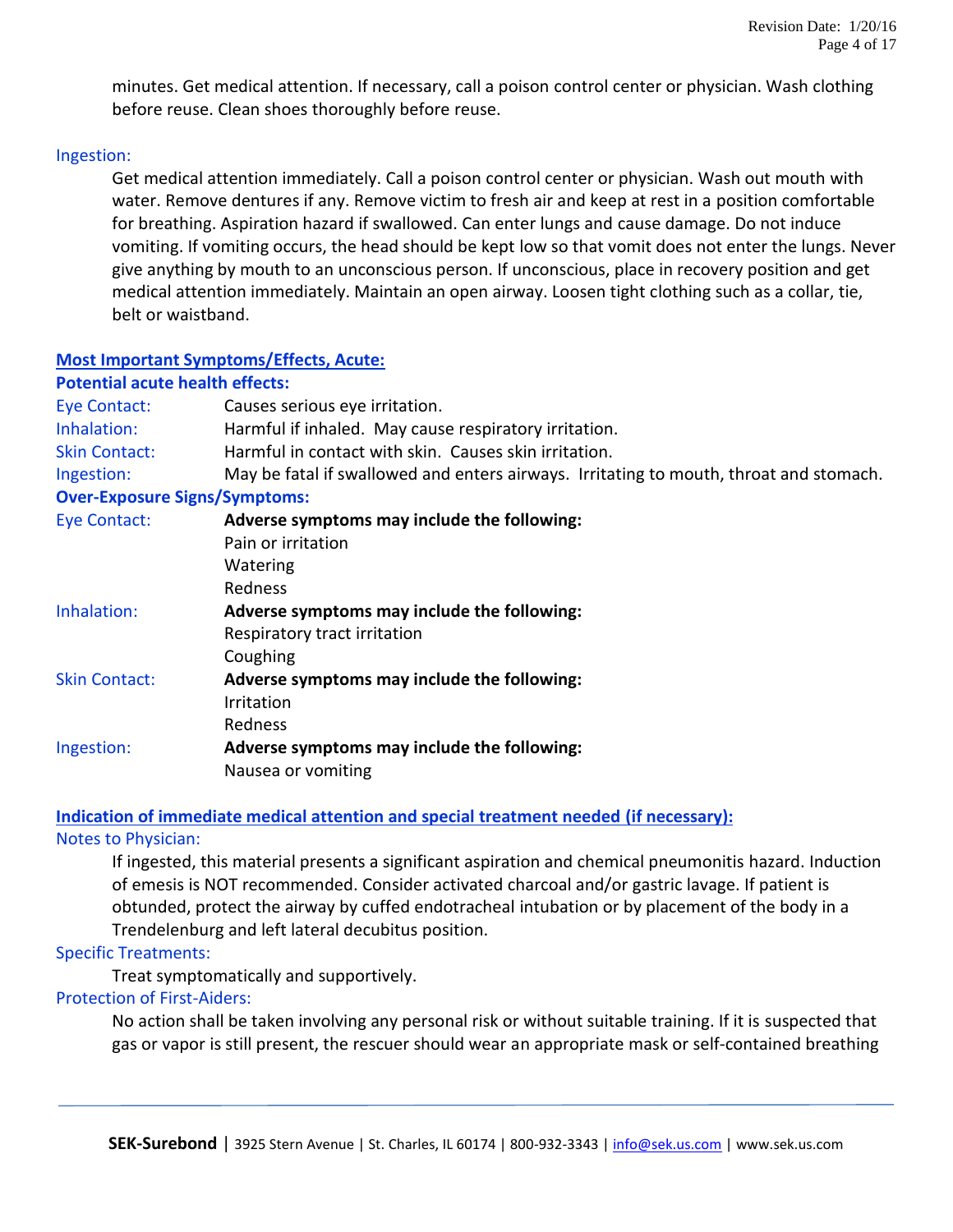apparatus. It may be dangerous to the person providing aid to give mouth-to-mouth resuscitation. Wash contaminated clothing thoroughly with water before removing it, or wear gloves.

**See Toxicological Information (Section 11)**

## **Section 5. Firefighting Measures**

#### **Specific Hazards Arising From the Chemical:**

Flammable liquid and vapor. In a fire or if heated, a pressure increase will occur and the container may burst, with the risk of a subsequent explosion. The vapor/gas is heavier than air and will spread along the ground. Vapors may accumulate in low or confined areas or travel a considerable distance to a source of ignition and flash back. Runoff to sewer may create fire or explosion hazard. Fire water contaminated with this material must be contained and prevented from being discharged to any waterway, sewer or drain.

#### **Extinguishing Media:**

| <b>Suitable Extinguishing Media:</b><br><b>Unsuitable Extinguishing Media:</b> | Use $CO2$ , dry chemical, or alcohol resistant foam to extinguish.<br>Do not use water jet. |
|--------------------------------------------------------------------------------|---------------------------------------------------------------------------------------------|
| <b>Hazardous Thermal</b>                                                       |                                                                                             |
| <b>Decomposition Products:</b>                                                 | Decomposition products may include the following materials:<br>Carbon dioxide               |
|                                                                                | Carbon monoxide                                                                             |

#### Special Protective Actions for Firefighters:

Promptly isolate the scene by removing all persons from the vicinity of the incident if there is a fire. No action shall be taken involving any personal risk or without suitable training. Move containers from fire area if this can be done without risk. Use water spray to keep fire-exposed containers cool.

#### Special Protective Equipment for Firefighters:

Firefighters should wear appropriate protective equipment and self-contained breathing apparatus (SCBA) with a full face-piece operated in positive pressure mode.

# **Section 6. Accidental Release Measures**

#### **Personal Precautions, Protective Equipment and Emergency Procedures:**

#### For Non-Emergency Personnel:

No action shall be taken involving any personal risk or without suitable training. Evacuate surrounding areas. Keep unnecessary and unprotected personnel from entering. Do not touch or walk through spilled material. Shut off all ignition sources. No flares, smoking or flames in hazard area. Avoid breathing vapor or mist. Provide adequate ventilation. Wear appropriate respirator when ventilation is inadequate. Put on appropriate personal protective equipment.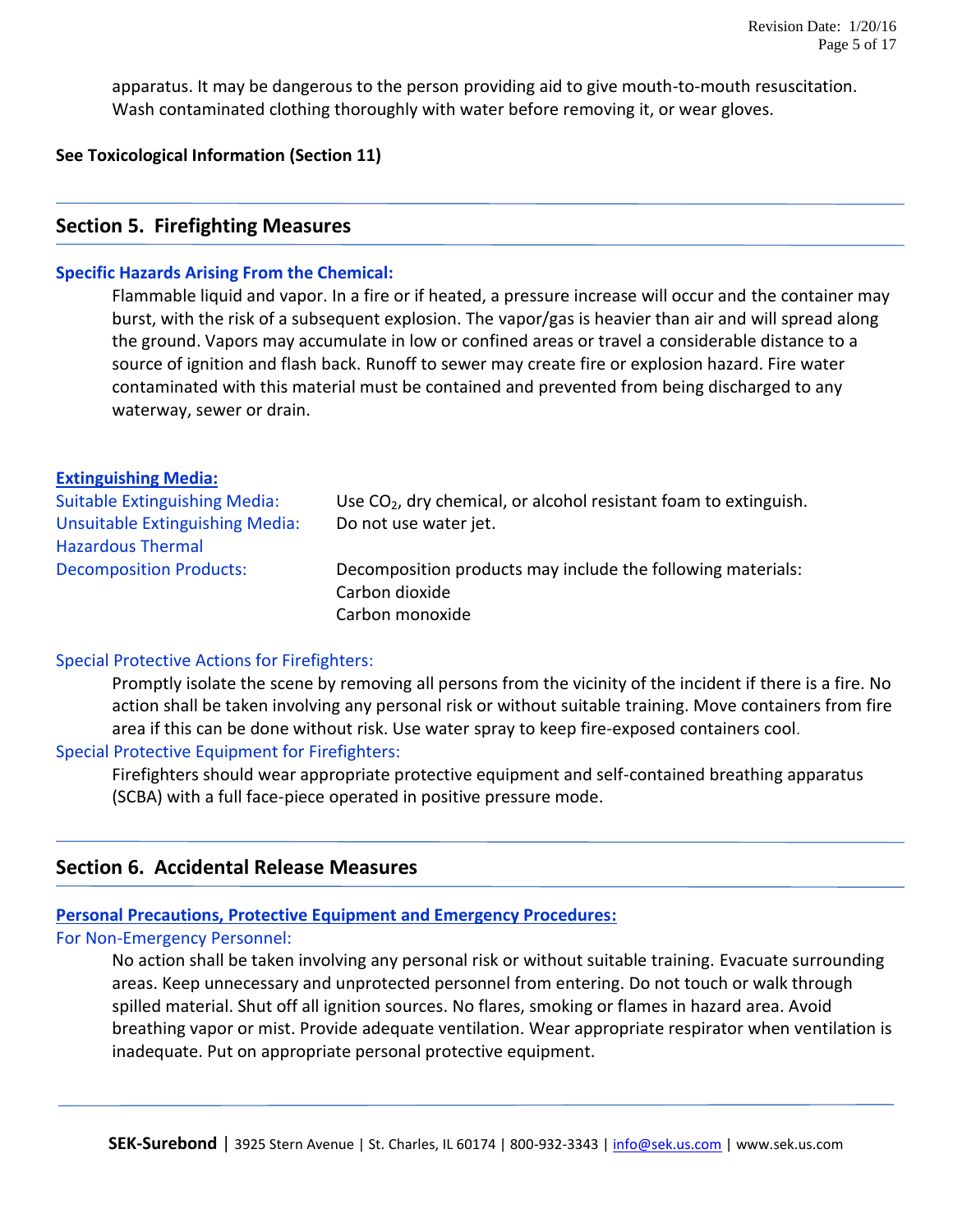#### For Emergency Responders:

If specialized clothing is required to deal with the spillage, take note of any information in Section 8 on suitable and unsuitable materials. See also the information in "For Non-Emergency Personnel".

#### Environmental Precautions:

Avoid dispersal of spilled material and runoff and contact with soil, waterways, drains and sewers. Inform the relevant authorities if the product has caused environmental pollution (sewers, waterways, soil or air). Water polluting material. May be harmful to the environment if released in large quantities.

#### **Methods and Materials for Containment and Cleaning Up:**

#### Small Spill:

Stop leak if without risk. Move containers from spill area. Use spark-proof tools and explosion-proof equipment. Absorb with an inert dry material and place in an appropriate waste disposal container. Dispose of via a licensed waste disposal contractor.

#### Large Spill:

Stop leak if without risk. Move containers from spill area. Use spark-proof tools and explosion-proof equipment. Approach release from upwind. Prevent entry into sewers, water courses, basements or confined areas. Wash spillages into an effluent treatment plant or proceed as follows. Contain and collect spillage with non-combustible, absorbent material e.g. sand, earth, vermiculite or diatomaceous earth and place in container for disposal according to local regulations (see Section 13). Dispose of via a licensed waste disposal contractor. Contaminated absorbent material may pose the same hazard as the spilled product. Note: see Section 1 for emergency contact information and Section 13 for waste disposal.

#### **Section 7. Handling and Storage**

#### **Precautions for Safe Handling:**

#### Protective Measures:

Put on appropriate personal protective equipment (see Section 8). Avoid exposure - obtain special instructions before use. Do not handle until all safety precautions have been read and understood. Do not get in eyes or on skin or clothing. Do not breathe vapor or mist. Do not swallow. Avoid release to the environment. Use only with adequate ventilation. Wear appropriate respirator when ventilation is inadequate. Do not enter storage areas and confined spaces unless adequately ventilated. Keep in the original container or an approved alternative made from a compatible material, kept tightly closed when not in use. Store and use away from heat, sparks, open flame or any other ignition source. Use explosion-proof electrical (ventilating, lighting and material handling) equipment. Use only nonsparking tools. Take precautionary measures against electrostatic discharges. Empty containers retain product residue and can be hazardous. Do not reuse container.

#### Advice on General Occupational Hygiene:

Eating, drinking and smoking should be prohibited in areas where this material is handled, stored and processed. Workers should wash hands and face before eating, drinking and smoking. Remove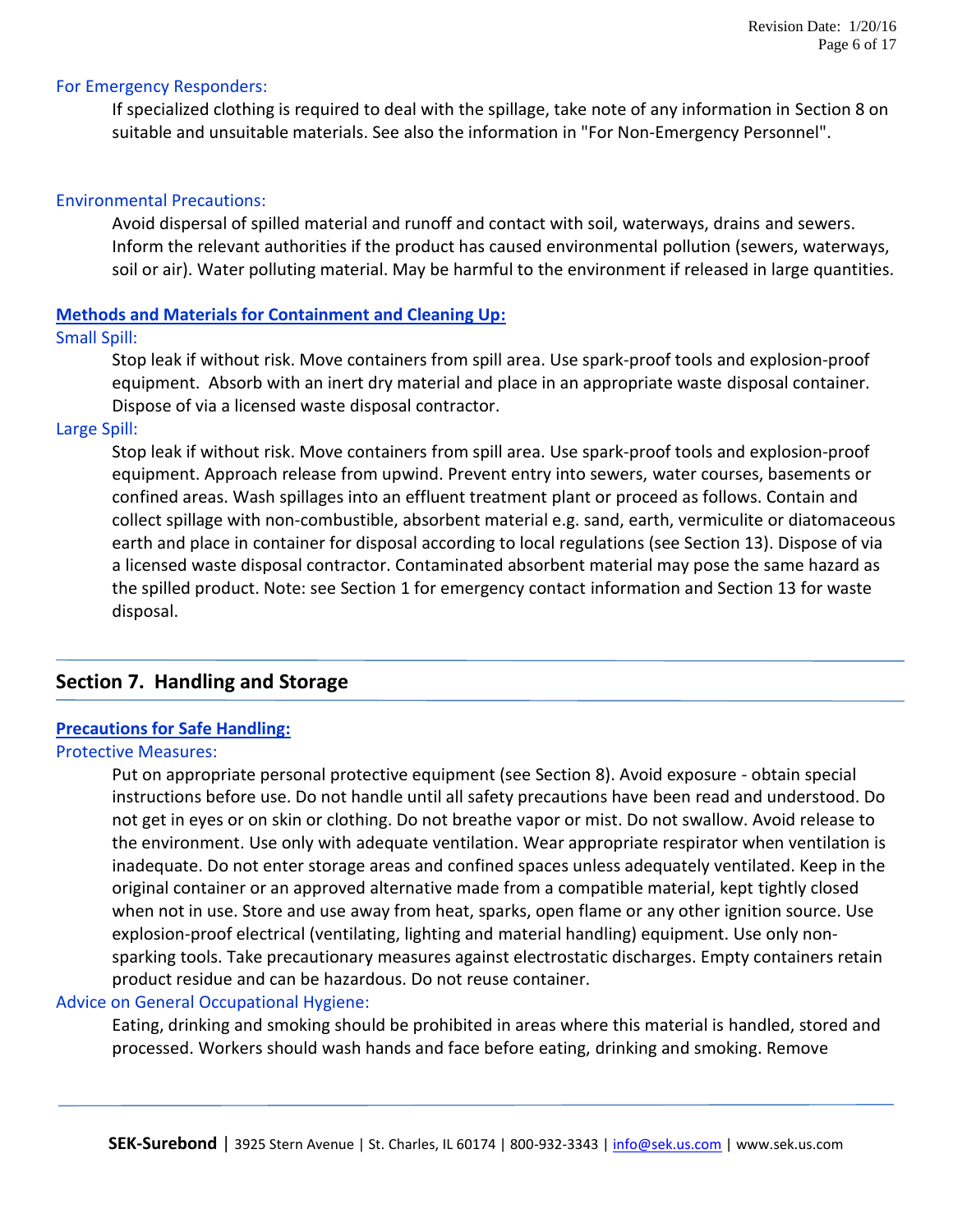contaminated clothing and protective equipment before entering eating areas. See also Section 8 for additional information on hygiene measures.

#### Conditions for Safe Storage, Including any Incompatibilities:

Store in accordance with local regulations. Store in a segregated and approved area. Store in original container protected from direct sunlight in a dry, cool and well-ventilated area, away from incompatible materials (see Section 10) and food and drink. Store locked up. Eliminate all ignition sources. Separate from oxidizing materials. Keep container tightly closed and sealed until ready for use. Containers that have been opened must be carefully resealed and kept upright to prevent leakage. Do not store in unlabeled containers. Use appropriate containment to avoid environmental contamination.

#### **Storage stability:**

Shelf life, use within: 24 months

# **Section 8. Exposure Controls/Personal Protection**

#### **Control Parameters:**

#### **Occupational Exposure Limits:**

| <b>Ingredient Name</b> | <b>Exposure Limits</b>                 |
|------------------------|----------------------------------------|
| Xylenes, mixed isomers | ACGIH TLV (United States, 4/2014).     |
|                        | TWA: 100 ppm 8 hours.                  |
|                        | TWA: 434 mg/m <sup>3</sup> 8 hours.    |
|                        | STEL: 150 ppm 15 minutes.              |
|                        | STEL: $651 \text{ mg/m}^3$ 15 minutes. |
|                        | OSHA PEL (United States, 2/2013).      |
|                        | TWA: 100 ppm 8 hours.                  |
|                        | TWA: $435 \text{ mg/m}^3$ 8 hours.     |
| Ethylbenzene           | ACGIH TLV (United States, 4/2014).     |
|                        | TWA: 20 ppm 8 hours.                   |
|                        | OSHA PEL (United States, 2/2013).      |
|                        | TWA: 100 ppm 8 hours.                  |
|                        | TWA: 435 mg/m <sup>3</sup> 8 hours.    |

#### Appropriate Engineering Controls:

Use only with adequate ventilation. Use process enclosures, local exhaust ventilation or other engineering controls to keep worker exposure to airborne contaminants below any recommended or statutory limits. The engineering controls also need to keep gas, vapor or dust concentrations below any lower explosive limits. Use explosion-proof ventilation equipment.

Environmental Exposure Controls: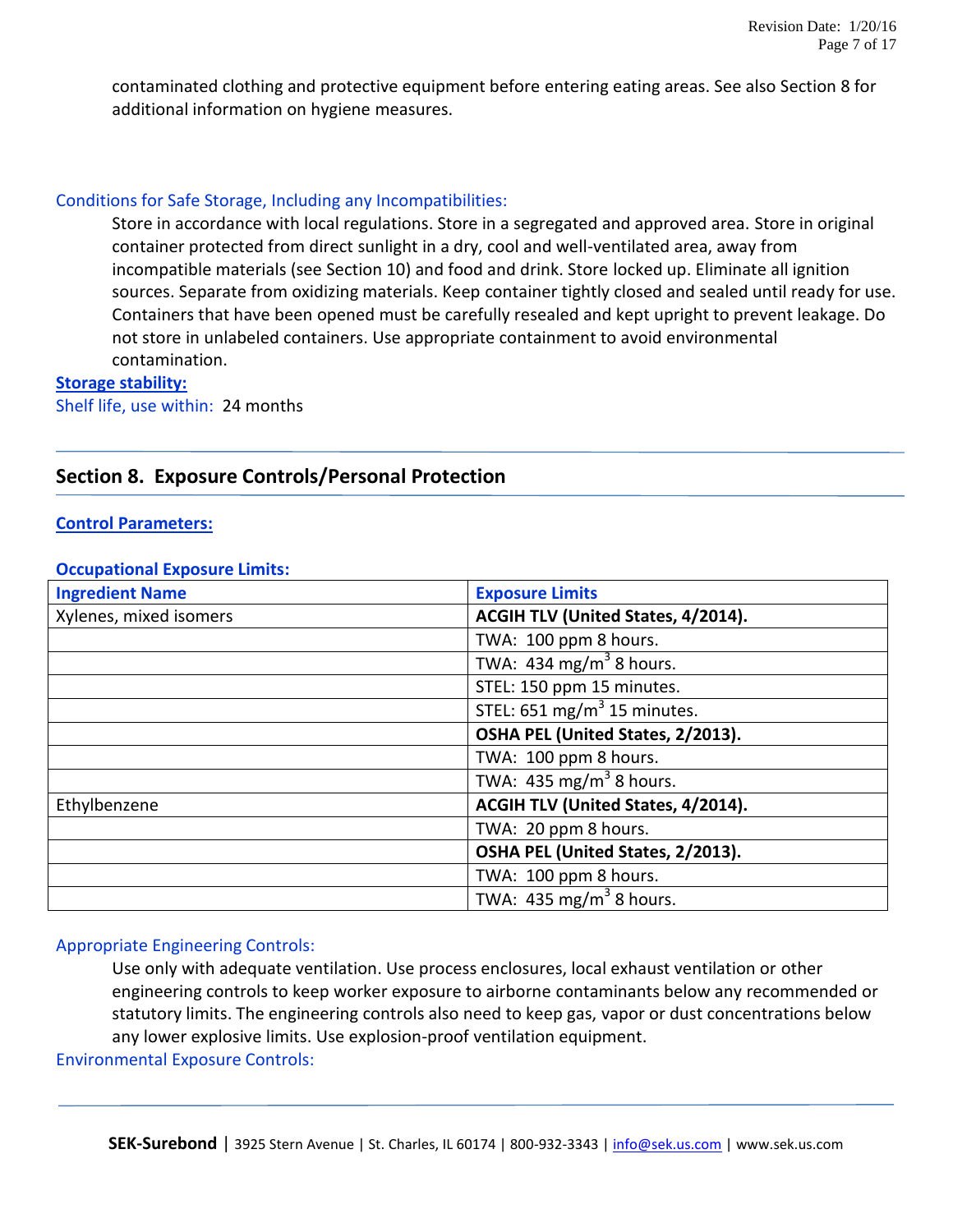Emissions from ventilation or work process equipment should be checked to ensure they comply with the requirements of environmental protection legislation. In some cases, vapor controls, filters or engineering modifications to the process equipment will be necessary to reduce emissions to acceptable levels.

#### **Individual Protection Measures:**

#### **Hygiene Measures:**

Wash hands, forearms and face thoroughly after handling chemical products, before eating, smoking and using the lavatory and at the end of the working period. Appropriate techniques should be used to remove potentially contaminated clothing. Wash contaminated clothing before reusing. Ensure that eyewash stations and safety showers are close to the workstation location.

#### **Eye/Face Protection:**

Safety glasses equipped with side shields are recommended as minimum protection in industrial settings. If contact is possible, the following protection should be worn, unless the assessment indicates a higher degree of protection: Splash goggles. Safety eyewear complying with an approved standard should be used when a risk assessment indicates this is necessary to avoid exposure to liquid splashes, mists, gases or dusts. Chemical splash goggles. If inhalation hazards exist, a full-face respirator may be required instead.

#### **Skin Protection:**

#### Hand Protection:

Chemical-resistant gloves complying with an approved standard should be worn at all times when handling chemical products if a risk assessment indicates this is necessary. Considering the parameters specified by the glove manufacturer, check during use that the gloves are still retaining their protective properties. It should be noted that the time to breakthrough for any glove material may be different for different glove manufacturers.

#### Body Protection:

Personal protective equipment for the body should be selected based on the task being performed and the risks involved and should be approved by a specialist before handling this product.

#### Other Skin Protection:

Appropriate footwear and any additional skin protection measures should be selected based on the task being performed and the risks involved and should be approved by a specialist before handling this product.

#### **Respiratory Protection:**

Use a properly fitted, air-purifying or supplied-air respirator complying with an approved standard if a risk assessment indicates this is necessary. Respirator selection must be based on known or anticipated exposure levels, the hazards of the product and the safe working limits of the selected respirator.

# **Section 9. Physical and Chemical Properties**

Physical State: Liquid Color: Transparent, colorless.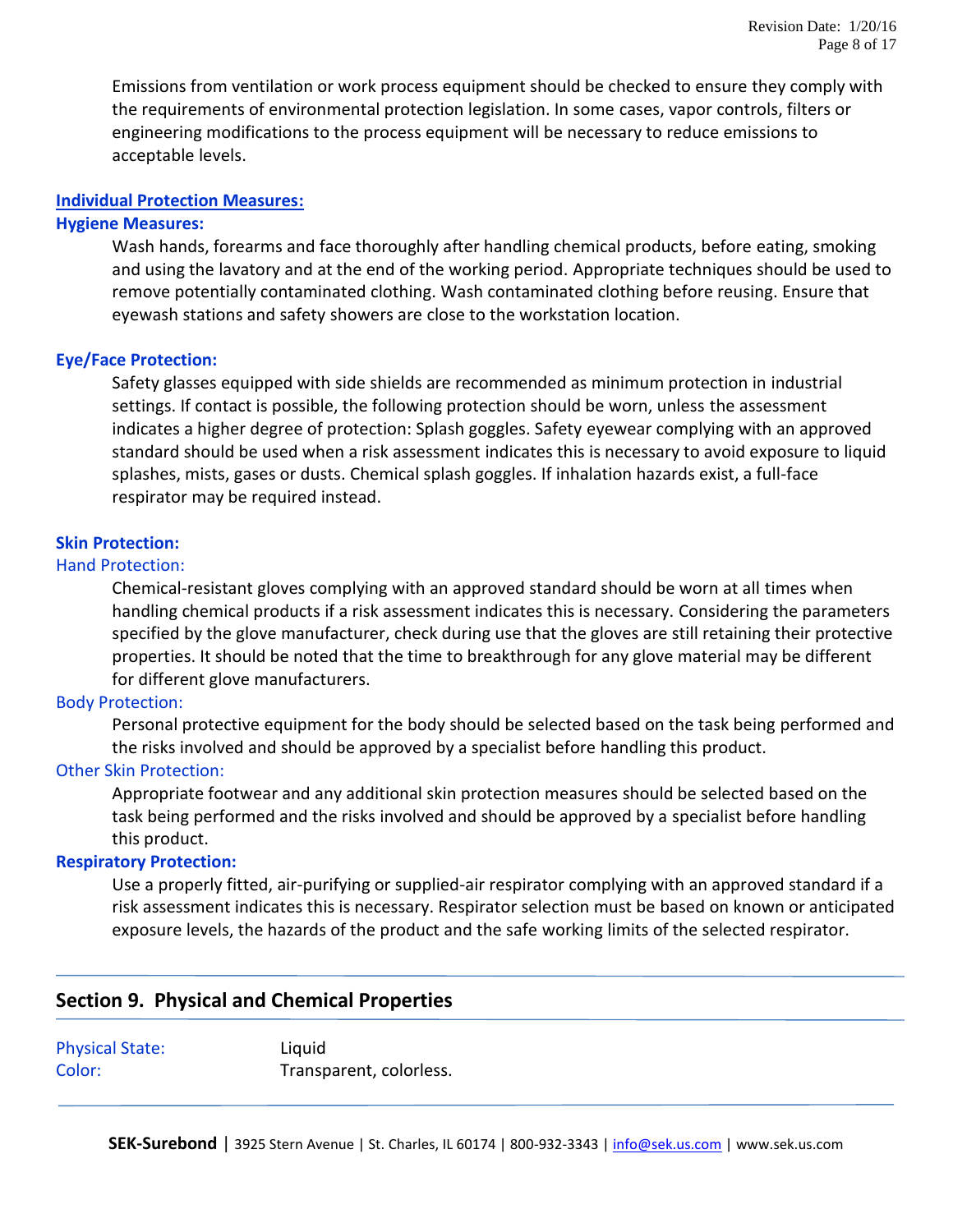| Odor:                                                    | Sweet, pungent aromatic hydrocarbon                           |
|----------------------------------------------------------|---------------------------------------------------------------|
| pH:                                                      | Not available.                                                |
| <b>Melting Point:</b>                                    | 4°C (40°F) (Carbonic acid, dimethyl ester)                    |
| <b>Boiling Point/Boiling Range:</b>                      | 90°C (194°F) (Carbonic acid, dimethyl ester)                  |
| <b>Flash Point:</b>                                      | est. Closed cup: 16°C (61°F) (Carbonic acid, dimethyl ester)  |
| <b>Evaporation Rate:</b>                                 | 0.8 (n-butyl acetate. $= 1$ ) (Carbonic acid, dimethyl ester) |
| Lower and Upper Explosive                                | Lower: 1% (Xylene)                                            |
| (Flammable) Limits:                                      | Upper: 13% (Xylene)                                           |
| <b>Vapor Pressure:</b>                                   | 24 hPa (18 mm Hg) [70F] (Carbonic acid, dimethyl ester)       |
| <b>Vapor Density:</b>                                    | 3.20 [NBuAc=1] (Carbonic acid, dimethyl ester)                |
| <b>Relative Density:</b>                                 | 1.05                                                          |
| Density lbs/gal:                                         | $8.73$ lbs/gal                                                |
| Gravity, °API                                            | ND.                                                           |
| Solubility:                                              | ND.                                                           |
| Auto-ignition Temperature: est. 432°C (809.6°F) (Xylene) |                                                               |

# **Section 10. Stability and Reactivity**

#### Reactivity:

Not expected to be Explosive, Self-Reactive, Self-Heating, or an Organic Peroxide under US GHS Definition(s).

#### Chemical Stability:

The product is stable.

#### Possibility of Hazardous Reactions:

Under normal conditions of storage and use, hazardous reactions will not occur.

#### Conditions to Avoid:

Avoid all possible sources of ignition (spark or flame). Do not pressurize, cut, weld, braze, solder, drill, grind or expose containers to heat or sources of ignition. Do not allow vapor to accumulate in low or confined areas.

#### Incompatible Materials:

Reactive or incompatible with the following materials: oxidizing materials

#### Hazardous Decomposition Products:

Under normal conditions of storage and use, hazardous decomposition products should not be produced.

# **Section 11. Toxicological Information**

# **Information on Toxicological Effects:**

#### **Acute Toxicity:**

| <b>Product/Ingredient Name</b> | Result                      | <b>Species</b> | Dose     | Exposure |
|--------------------------------|-----------------------------|----------------|----------|----------|
| Xylenes, mixed isomers         | <b>LC50 Inhalation Gas.</b> | Cat            | 9500 ppm | 2 hours  |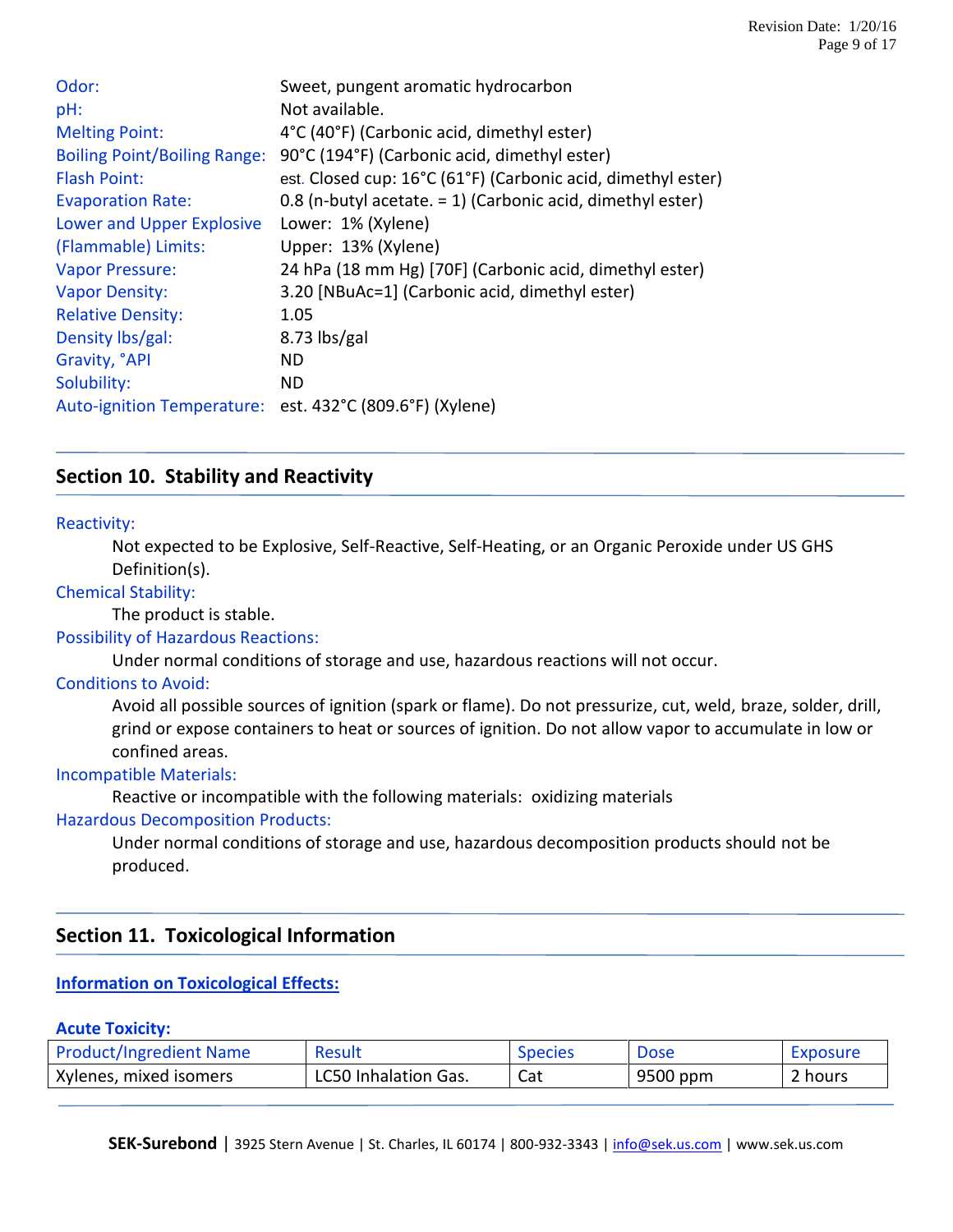|                               | LC50 Inhalation Gas. | Rat    | 5000 ppm     | 4 hours                  |
|-------------------------------|----------------------|--------|--------------|--------------------------|
|                               | LC50 Inhalation Gas. | Rat    | 6700 ppm     | 4 hours                  |
|                               | LC50 Inhalation Gas. | Rat    | 6670 ppm     | 4 hours                  |
|                               | LD50 Oral            | Mouse  | $2119$ mg/kg |                          |
|                               | LD50 Oral            | Rat    | 4300 mg/kg   |                          |
|                               | LD50 Oral            | Rat    | 4300 mg/kg   |                          |
| Ethylbenzene                  | LD50 Dermal          | Rabbit | >5000 mg/kg  | $\overline{\phantom{0}}$ |
|                               | LD50 Oral            | Rat    | 3500 mg/kg   |                          |
| Carbonic acid, dimethyl ester | <b>LC50</b>          | Rat    | $>5.36$ mg/l |                          |
|                               | <b>ATE Dermal</b>    |        | 2000 mg/kg   |                          |

# Conclusion/Summary:

**Xylenes, mixed isomers:** Effects from Acute Exposure:

ORAL (LD<sub>50</sub>), Acute: 4,300 mg/kg [Rat].

INHALATION (LD<sub>50</sub>), Acute: 4,550 ppm for four hours [Rat].

DERMAL (LD $_{50}$ ), Acute: 14,100 uL/kg [Rabbit].

Overexposure to xylene may cause upper respiratory tract irritation, headache, cyanosis, blood serum changes, CNS damage and narcosis. Effects may be increased by the use of alcoholic beverages. Evidence of liver and kidney impairment were reported in workers recovering from a gross over-exposure.

# **Ethylbenzene:** Effects from Acute Exposure:

ORAL (LD<sub>50</sub>), Acute: 3,500 mg/kg [Rat]. DERMAL (LD<sub>50</sub>), Acute: 17,800 uL/kg [Rabbit]. INTRAPERITONEAL (LD $_{50}$ ), Acute: 2,624 mg/kg [Rat].

# **Effects from Prolonged or Repeated Exposure:**

Findings from a 2-year inhalation study in rodents conducted by NTP were as follows: Effects were observed only at the highest exposure level (750 ppm). At this level the incidence of renal tumors was elevated in male rats (tubular carcinomas) and female rats (tubular adenomas). Also, the incidence of tumors was elevated in male mice (alveolar and bronchiolar carcinomas) and female mice (hepatocellular carcinomas). IARC has classified ethyl benzene as "possibly carcinogenic to humans" (Group 2B). Studies in laboratory animals indicate some evidence of post-implantation deaths following high levels of maternal exposure. The relevance of these findings to humans is not clear at this time. Studies in laboratory animals indicate limited evidence of renal malformations, resorptions, and developmental delays following high levels of maternal exposure. The relevance of these findings to humans is not clear at this time. Studies in laboratory animals indicate some evidence of adverse effects on the liver, kidney, thyroid, and pituitary gland.

#### **Irritation/Corrosion:**

| <b>Product/Ingredient Name</b> | Result                 | <b>Species</b> | <b>Score</b>                 | Exposure                   | Observation |
|--------------------------------|------------------------|----------------|------------------------------|----------------------------|-------------|
| Xylenes, mixed isomers         | Skin-Mild Irritant     | Rat            | $\sim$                       | 8 hours 60 microliters     |             |
|                                | Skin-Moderate Irritant | Rabbit         | $\qquad \qquad \blacksquare$ | 24 hours 500<br>milligrams |             |
|                                | Skin - Moderate        | Rabbit         | $\overline{\phantom{a}}$     | 100 percent                |             |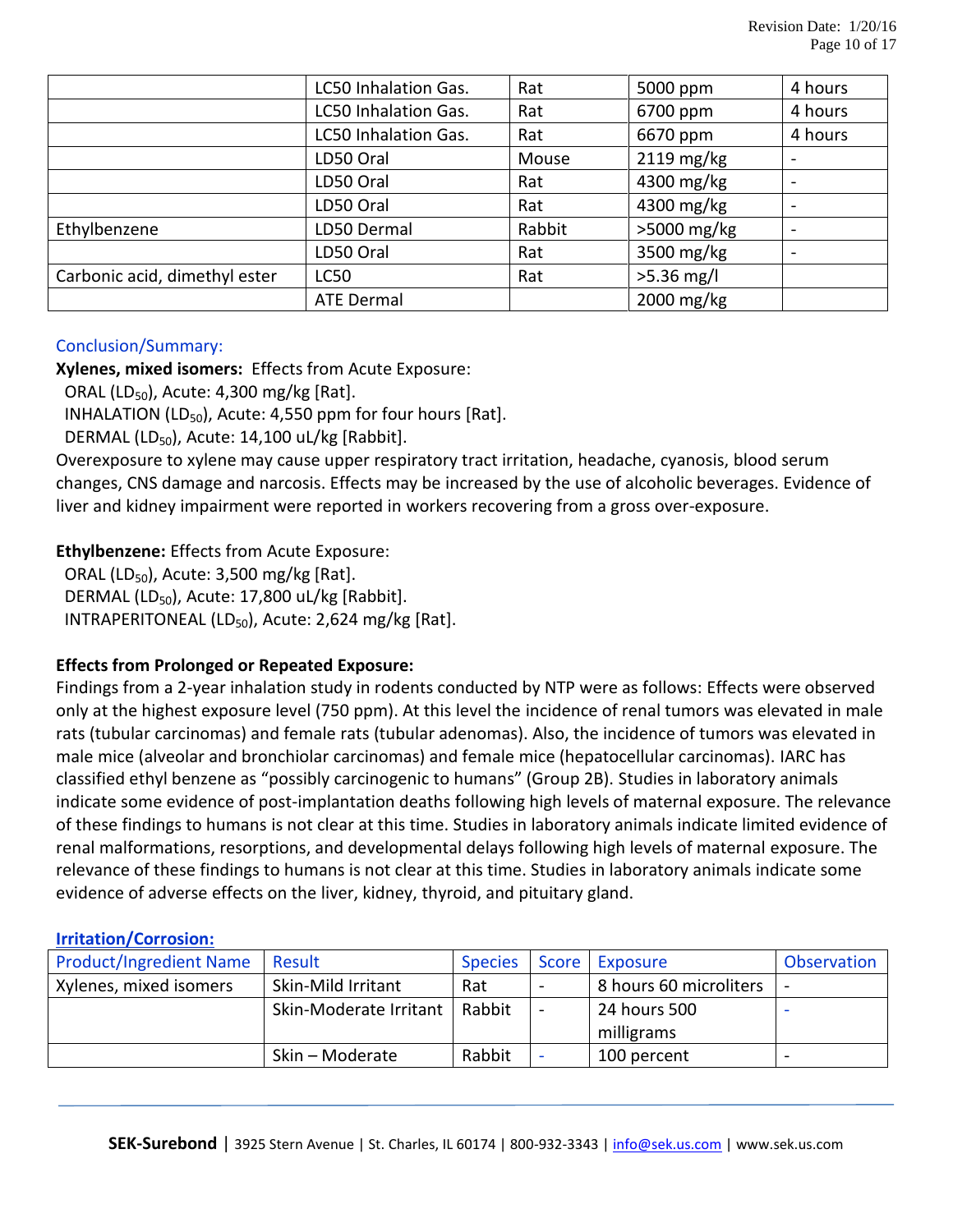|                            | Irritant                    |        |                          |                                                                            |  |
|----------------------------|-----------------------------|--------|--------------------------|----------------------------------------------------------------------------|--|
| Ethylbenzene               | Skin - Mild Irritant        | Rabbit | $\overline{\phantom{a}}$ | 24 hours 15                                                                |  |
|                            |                             |        |                          | milligrams                                                                 |  |
|                            |                             |        |                          |                                                                            |  |
| Skin:                      | No additional information.  |        |                          |                                                                            |  |
| Eyes:                      |                             |        |                          | When splashed in the eyes, may cause burning pain, conjunctivitis, corneal |  |
|                            | vacuolation, and keratitis. |        |                          |                                                                            |  |
| <b>Respiratory:</b>        | No additional information.  |        |                          |                                                                            |  |
| <b>Sensitization:</b>      |                             |        |                          |                                                                            |  |
| Skin:                      | No additional information.  |        |                          |                                                                            |  |
| <b>Respiratory:</b>        | No additional information.  |        |                          |                                                                            |  |
| <b>Mutagenicity:</b>       |                             |        |                          |                                                                            |  |
| <b>Conclusion/Summary:</b> | No additional information.  |        |                          |                                                                            |  |
| <b>Carcinogenicity:</b>    |                             |        |                          |                                                                            |  |
| Conclusion/Summary:        | No additional information.  |        |                          |                                                                            |  |

#### **Classification:**

| <b>Product/Ingredient Name</b> | <b>OSHA</b>              | <b>IARC</b> | <b>NTP</b> |
|--------------------------------|--------------------------|-------------|------------|
| Xylenes, mixed isomers         | $\overline{\phantom{a}}$ |             |            |
| Ethylbenzene                   | $\overline{\phantom{0}}$ | 2B          |            |

#### **Reproductive Toxicity:**

Conclusion/Summary: No additional information.

#### **Teratogenicity:**

Conclusion/Summary: No additional information.

#### **Specific Target Organ Toxicity (Single Exposure):**

| <b>Name</b>  | Category   | <b>Route Of Exposure</b> | <b>Target Organs</b>                |
|--------------|------------|--------------------------|-------------------------------------|
| Ethylbenzene | Category 3 | Not Applicable.          | <b>Respiratory Tract Irritation</b> |

# **Specific Target Organ Toxicity (Repeated Exposure):**

| <b>Name</b>  | Category   | <b>Route of Exposure</b> | <b>Target Organs</b> |
|--------------|------------|--------------------------|----------------------|
| Ethylbenzene | Category 2 | Inhalation               | Ears                 |

#### **Aspiration Hazard:**

| <b>Name</b>  |                                                                     |
|--------------|---------------------------------------------------------------------|
| Ethylbenzene | <b>ASPIRATION HAZARD</b><br>Category 1<br>$\mathbf{1}$ $\mathbf{I}$ |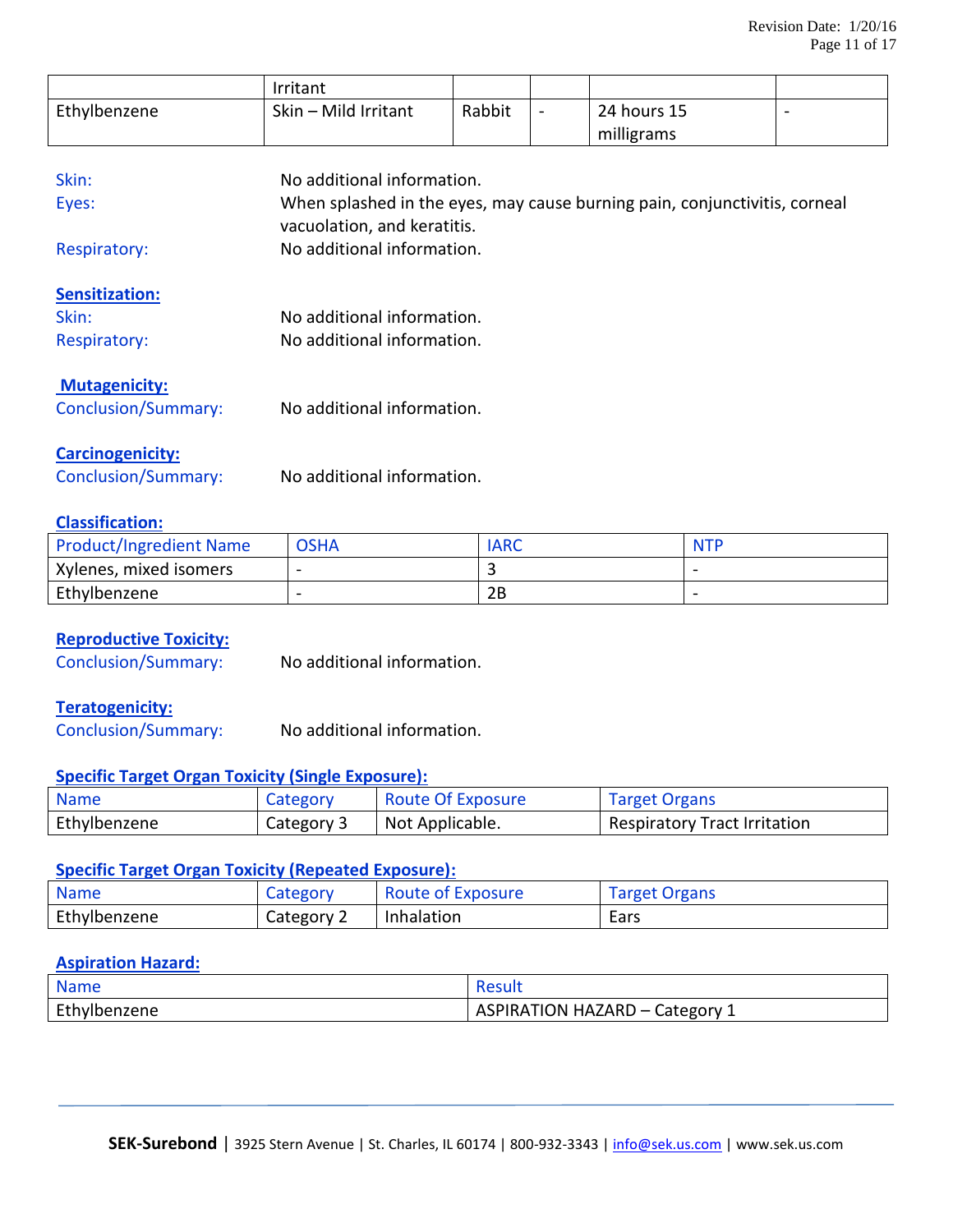# Information on the Likely Routes of Exposure:

Routes of entry anticipated: Dermal, Inhalation.

# **Potential Acute Health Effects:**

| Eye Contact:         | Causes serious eye irritation.                                                |
|----------------------|-------------------------------------------------------------------------------|
| Inhalation:          | Harmful if inhaled. May cause respiratory irritation.                         |
| <b>Skin Contact:</b> | Harmful in contact with skin. Causes skin irritation.                         |
| Ingestion:           | May be fatal if swallowed and enters airways. Irritating to mouth, throat and |
|                      | stomach.                                                                      |

# **Symptoms Related to the Physical, Chemical and Toxicological Characteristics:**

| Eye Contact:         | Adverse symptoms may include the following: |  |
|----------------------|---------------------------------------------|--|
|                      | Pain or Irritation                          |  |
|                      | Watering                                    |  |
|                      | Redness                                     |  |
| Inhalation:          | Adverse symptoms may include the following: |  |
|                      | <b>Respiratory Tract Irritation</b>         |  |
|                      | Coughing                                    |  |
| <b>Skin Contact:</b> | Adverse symptoms may include the following: |  |
|                      | Irritation                                  |  |
|                      | Redness                                     |  |
| Ingestion:           | Adverse symptoms may include the following: |  |
|                      | Nausea or Vomiting                          |  |

#### **Potential Chronic Health Effects:**

| General:                      | May cause damage to organs through prolonged or repeated exposure if<br>inhaled.                     |
|-------------------------------|------------------------------------------------------------------------------------------------------|
| Carcinogenicity:              | Suspected of causing cancer if inhaled. Rick of cancer depends on duration and<br>level of exposure. |
| Mutagenicity:                 | No significant effects or critical hazards.                                                          |
| Teratogenicity:               | No significant effects or critical hazards.                                                          |
| <b>Developmental Effects:</b> | No significant effects or critical hazards.                                                          |
| <b>Fertility Effects:</b>     | No significant effects or critical hazards.                                                          |

# **Section 12. Ecological Information**

| <b>Toxicity:</b>      |                                 |                                 |          |
|-----------------------|---------------------------------|---------------------------------|----------|
| Product/Ingredient    | Result                          | <b>Species</b>                  | Exposure |
| <b>Name</b>           |                                 |                                 |          |
| Xylene, mixed isomers | Acute EC50 90mg/l Fresh Water   | Crustaceans-Cypris Subglobosa   | 48 hours |
|                       | Acute LC50 8.5 ppm Marine Water | Crustaceans-Palaemonetes Pugio- | 48 hours |
|                       |                                 | Adult                           |          |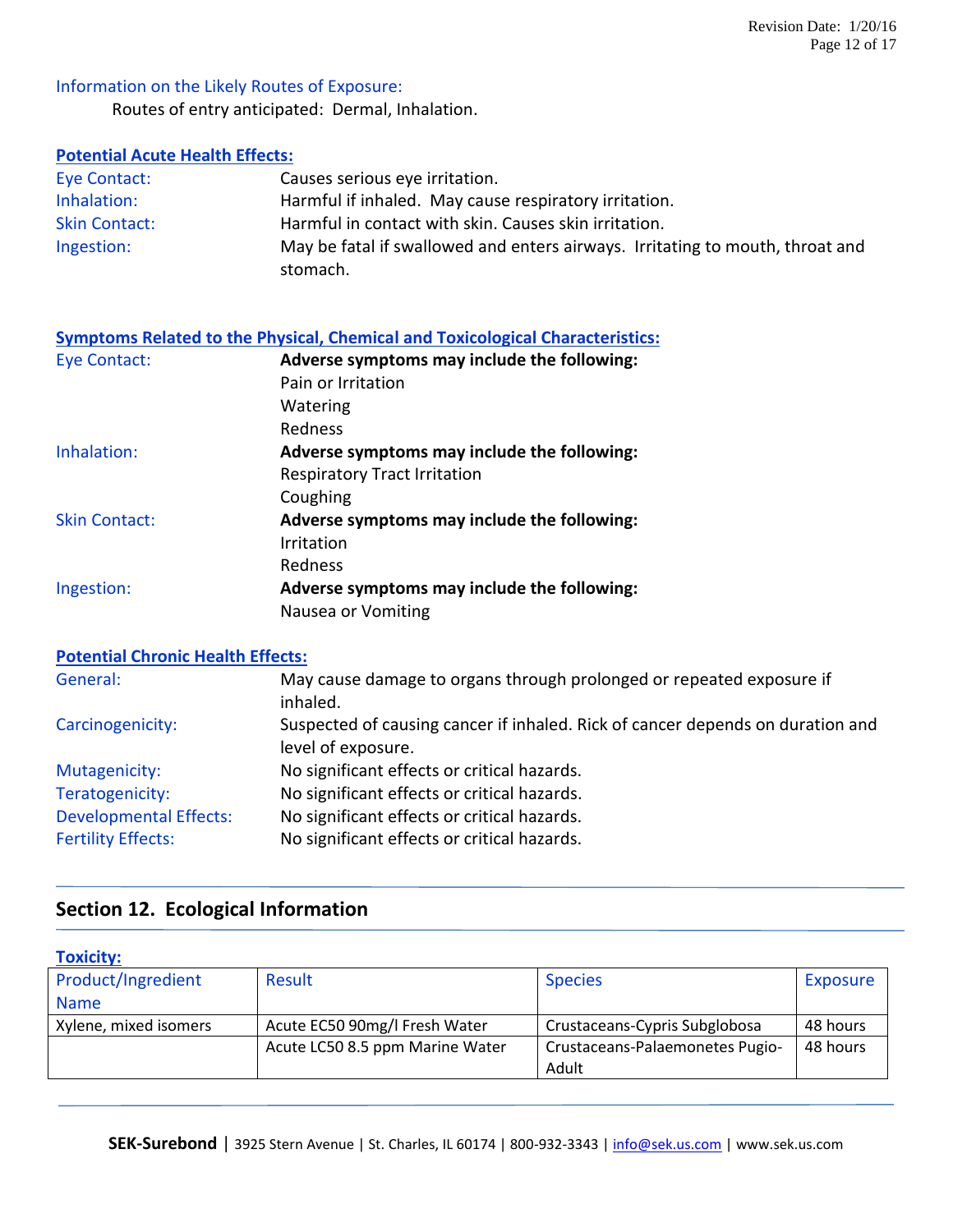|              | Acute LC50 8500 µg/l Marine Water  | Crustaceasns-Palaemonetes Pugio                                              | 48 hours |
|--------------|------------------------------------|------------------------------------------------------------------------------|----------|
|              | Acute LC50 15700 µg/l Fresh water  | Fish - Lepomis macrochirus -<br>Juvenile (Fledgling, Hatchling,<br>Weanling) | 96 hours |
|              | Acute LC50 19000 µg/l Fresh water  | Fish - Lepomis macrochirus                                                   | 96 hours |
|              | Acute LC50 13400 µg/l Fresh water  | Fish - Pimephales promelas                                                   | 96 hours |
|              | Acute LC50 16940 µg/l Fresh water  | Fish - Carassius auratus                                                     | 96 hours |
| Ethylbenzene | Acute EC50 4600 µg/l Fresh water   | Algae - Pseudokirchneriella<br>subcapitata                                   | 72 hours |
|              | Acute EC50 3600 µg/l Fresh water   | Algae - Pseudokirchneriella<br>subcapitata                                   | 96 hours |
|              | Acute EC50 2930 µg/l Fresh water   | Daphnia - Daphnia magna -<br>Neonate                                         | 48 hours |
|              | Acute LC50 5200 µg/l Marine water  | Crustaceans - Americamysis<br>bahia                                          | 48 hours |
|              | Acute LC50 4200 µg/l Fresh water   | Fish - Oncorhynchus mykiss                                                   | 96 hours |
|              | Chronic NOEC 1000 µg/l Fresh water | Algae - Pseudokirchneriella<br>subcapitata                                   | 96 hours |

Conclusion/Summary: Not available.

#### **Persistence and Degradability:**

Conclusion/Summary: Not available.

#### **Bioaccumulative Potential:**

| <b>Product/Ingredient Name</b> | $LogP_{ow}$   | <b>BCF</b>               | Potential |
|--------------------------------|---------------|--------------------------|-----------|
| Xylenes, Mixed Isomers         | ວ 1 ວ<br>3.IZ | 8.12 to 25.9             | low       |
| Ethylbenzene                   | 3.6           | $\overline{\phantom{a}}$ | low       |

#### **Mobility in Soil:**

Soil/Water Partition Coefficient  $(K_{OC})$ : Not available.

Other Adverse Effects: No known significant effects or critical hazards.

# **Section 13. Disposal Considerations**

#### Disposal Methods:

The generation of waste should be avoided or minimized wherever possible. Disposal of this product, solutions and any by-products should at all times comply with the requirements of environmental protection and waste disposal legislation and any regional local authority requirements. Dispose of surplus and non-recyclable products via a licensed waste disposal contractor. Waste should not be disposed of untreated to the sewer unless fully compliant with the requirements of all authorities with jurisdiction. Waste packaging should be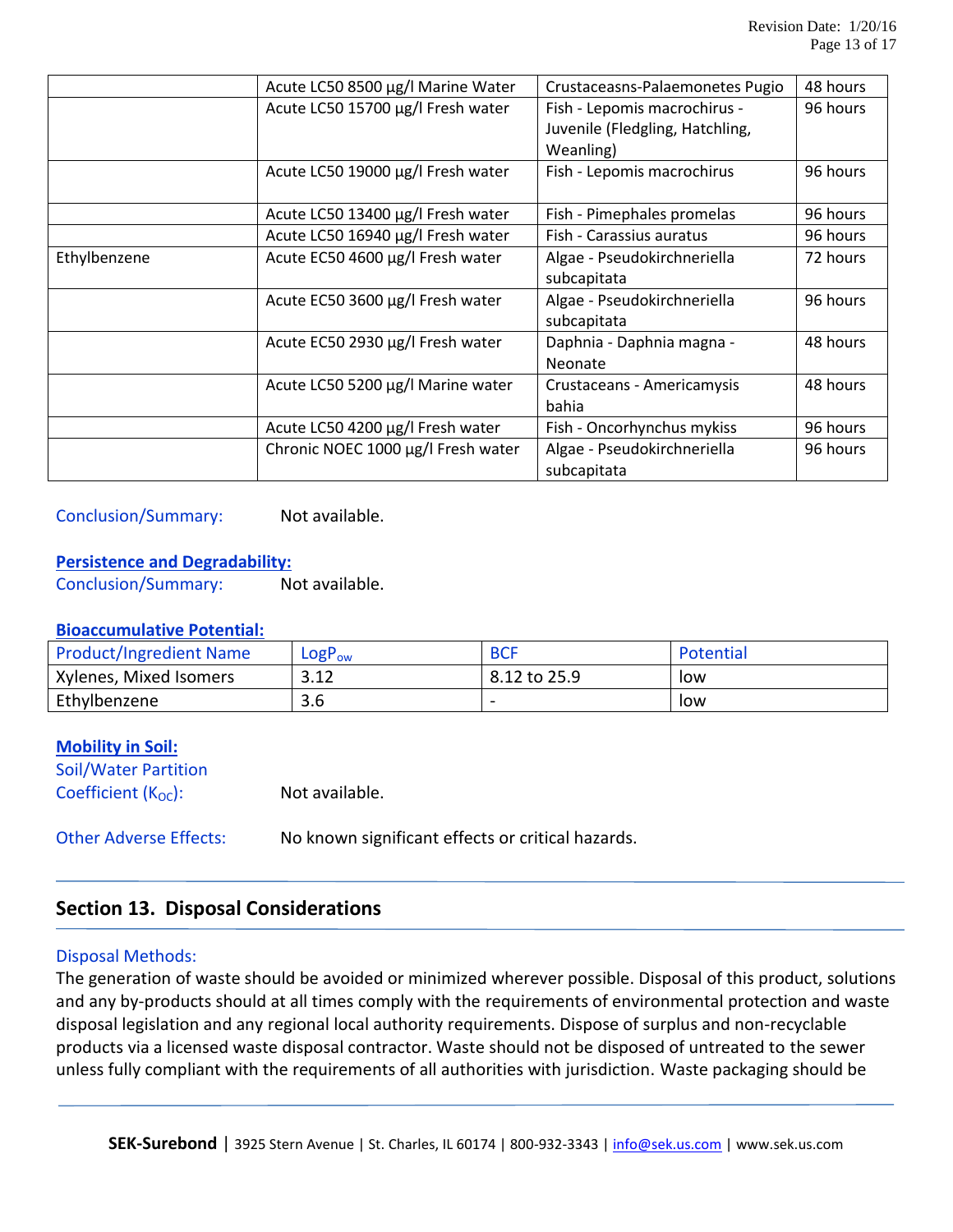recycled. This material and its container must be disposed of in a safe way. Care should be taken when handling emptied containers that have not been cleaned or rinsed out. Empty containers or liners may retain some product residues. Vapor from product residues may create a highly flammable or explosive atmosphere inside the container. Do not cut, weld or grind used containers unless they have been cleaned thoroughly internally. Avoid dispersal of spilled material and runoff and contact with soil, waterways, drains and sewers.

RCRA Classification: D001, D018

# **United States – RCRA Toxic Hazardous Waste "U" List:**

| Ingredient | CNC #<br>САЈ Н    | Status | <b>Reference Number</b> |
|------------|-------------------|--------|-------------------------|
| Xylene     | $-20-7$<br>1330-2 | Listed | U239                    |

# **Section 14. Transport Information**

|                                | <b>DOT Classification</b>                                                                                                                                                                                                                                               | <b>IMDG</b>           | <b>IATA</b>           |
|--------------------------------|-------------------------------------------------------------------------------------------------------------------------------------------------------------------------------------------------------------------------------------------------------------------------|-----------------------|-----------------------|
| <b>UN Number</b>               | <b>UN1866</b>                                                                                                                                                                                                                                                           | <b>UN1866</b>         | <b>UN1866</b>         |
| <b>UN Proper Shipping Name</b> | <b>Resin Solution</b>                                                                                                                                                                                                                                                   | <b>Resin Solution</b> | <b>Resin Solution</b> |
| <b>Transport Hazard Class</b>  | 3<br><b>FLAMMABLE LIQUID</b>                                                                                                                                                                                                                                            | 3<br>3                | 3                     |
| <b>Packing Group</b>           | $\mathbf{I}$                                                                                                                                                                                                                                                            | $\mathbf{I}$          | $\mathbf{II}$         |
| <b>Environmental Hazards</b>   | No.                                                                                                                                                                                                                                                                     | No.                   | No.                   |
| <b>Additional Information</b>  | <b>Reportable Quantity:</b><br>100 lbs / 45 kg<br>(Carbonic acid,<br>dimethyl ester)<br>Package sizes shipped<br>in quantities less than<br>the product reportable<br>quantity are not<br>subject to the RQ<br>(reportable quantity)<br>transportation<br>requirements. |                       |                       |

#### Special Precautions for User:

**SEK-Surebond** | 3925 Stern Avenue | St. Charles, IL 60174 | 800-932-3343 | [info@sek.us.com](mailto:info@sek.us.com) | www.sek.us.com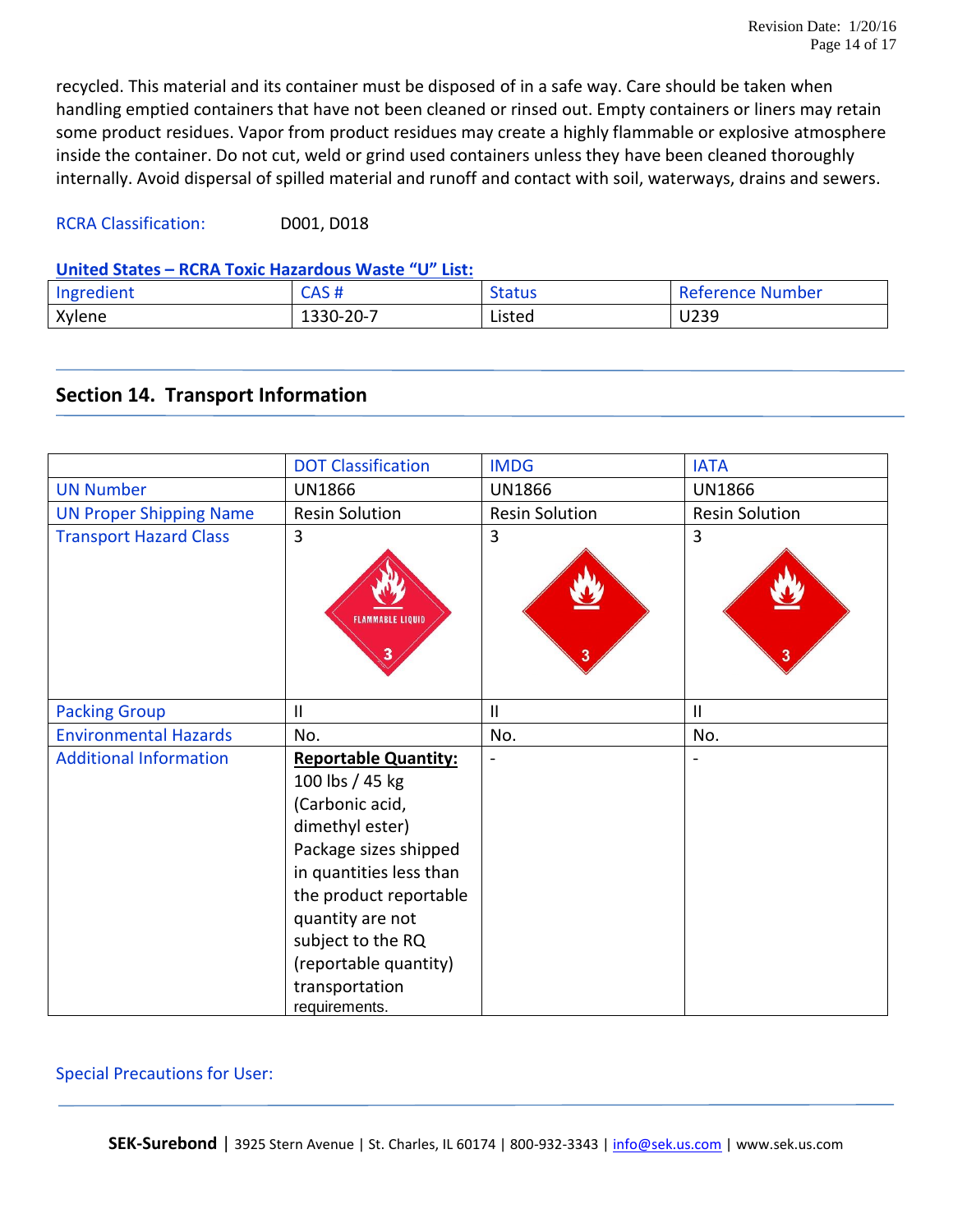**Transport within User's Premises:** Always transport in closed containers that are upright and secure. Ensure that persons transporting the product know what to do in the event of an accident or spillage.

# **Section 15. Regulatory Information**

#### **U.S. Federal Regulations:**

**United States Inventory (TSCA 8b):** All components are listed or exempted.

**Clean Water Act (CWA) 307:** Ethylbenzene

**Clean Water act (CWA) 311:** Xylene

This material is classified as an oil under Section 311 of the Clean Water Act (CWA) and the Oil Pollution Act of 1990 (OPA). Discharges or spills which produce a visible sheen on waters of the United States, their adjoining shorelines, or into conduits leading to surface waters must be reported to the EPA's National Response Center at (800)424-8802.

#### **SARA 302/204:**

#### **Composition/Information on Ingredients**

| <b>SARA 304 RQ:</b>    | Not applicable                  |
|------------------------|---------------------------------|
| <b>SARA 311/312:</b>   |                                 |
| <b>Classification:</b> | Fire hazard                     |
|                        | Immediate (acute) health hazard |
|                        | Delayed (chronic) health hazard |

#### **Composition/Information on Ingredients:**

| <b>Name</b>            | Fire Hazard | Sudden Release<br>of Pressure | Reactive | Immediate<br>(acute)<br><b>Health Hazard</b> | <b>Delayed</b><br>(chronic)<br><b>Health Hazard</b> |
|------------------------|-------------|-------------------------------|----------|----------------------------------------------|-----------------------------------------------------|
| Xylenes, mixed isomers | Yes.        | No.                           | No.      | Yes.                                         | Yes.                                                |
| Ethylbenzene           | Yes.        | No.                           | No.      | Yes.                                         | Yes.                                                |

#### **SARA 313:**

|                              | <b>Product Name</b>    | <b>CAS Number</b> | %     |
|------------------------------|------------------------|-------------------|-------|
| <b>Form R-Reporting</b>      | Xylenes, mixed isomers | 1330-20-7         | 59.0  |
| Requirements                 | Ethylbenzene           | 100-41-4          | < 3.0 |
| <b>Supplier Notification</b> | Xylenes, mixed isomers | 13330-20-7        | 59.0  |
|                              | Ethylbenzene           | $100 - 41 - 4$    | < 3.0 |

SARA 313 notifications must not be detached from the SDS and any copying and redistribution of the SDS shall include copying and redistribution of the notice attached to copies of the SDS subsequently redistributed.

#### **State Regulations:**

| Massachusetts: | The following components are listed: XYLENE         |
|----------------|-----------------------------------------------------|
| New York:      | The following components are listed: Xylene (mixed) |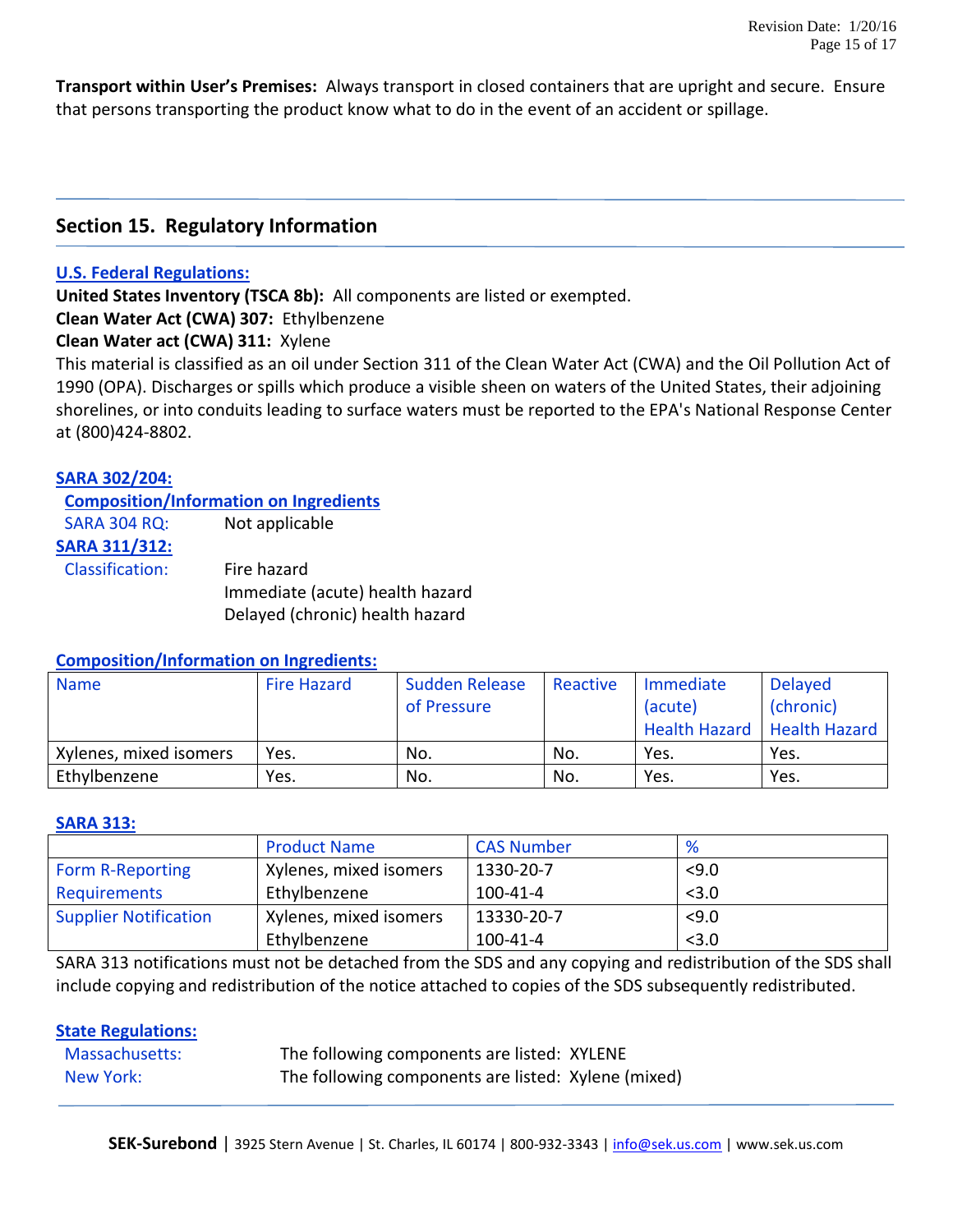# California Prop. 65:

 New Jersey: The following components are listed: XYLENES Pennsylvania: The following components are listed: Dimethyl benzene(s)

 **WARNING:** This product contains a chemical known to the State of California to cause cancer. **WARNING:** This product contains less than 1% of a chemical known to the State of California to cause birth defects or other reproductive harm.

| <b>Ingredient Name</b> | %     |      |     | Cancer   Reproductive   No Significant Risk Level   Maximum Acceptable |              |
|------------------------|-------|------|-----|------------------------------------------------------------------------|--------------|
|                        |       |      |     |                                                                        | Dosage Level |
| Ethylbenzene           | < 0.3 | Yes. | No. | 41 µg/day (ingestion)                                                  | No.          |
|                        |       |      |     | 54 µg/day (inhalation)                                                 |              |

#### **International Regulations:**

| <b>International Lists:</b> | Australia Inventory (AICS): All components are listed or exempted.<br>China inventory (IECSC): All components are listed or exempted.<br>Japan inventory: All components are listed or exempted.<br>Korea inventory: All components are listed or exempted. |                                                                 |                                                                   |  |                                                                           |  |  |  |  |
|-----------------------------|-------------------------------------------------------------------------------------------------------------------------------------------------------------------------------------------------------------------------------------------------------------|-----------------------------------------------------------------|-------------------------------------------------------------------|--|---------------------------------------------------------------------------|--|--|--|--|
|                             |                                                                                                                                                                                                                                                             |                                                                 |                                                                   |  |                                                                           |  |  |  |  |
|                             |                                                                                                                                                                                                                                                             |                                                                 |                                                                   |  | Malaysia Inventory (EHS Register): All components are listed or exempted. |  |  |  |  |
|                             |                                                                                                                                                                                                                                                             |                                                                 |                                                                   |  | New Zealand Inventory of Chemicals (NZIoC): All components are listed or  |  |  |  |  |
|                             | exempted.                                                                                                                                                                                                                                                   |                                                                 |                                                                   |  |                                                                           |  |  |  |  |
|                             | Philippines inventory (PICCS): All components are listed or exempted.                                                                                                                                                                                       |                                                                 |                                                                   |  |                                                                           |  |  |  |  |
|                             |                                                                                                                                                                                                                                                             | Taiwan inventory (CSNN): All components are listed or exempted. |                                                                   |  |                                                                           |  |  |  |  |
|                             | Canada Inventory: All components are listed or exempted.                                                                                                                                                                                                    |                                                                 |                                                                   |  |                                                                           |  |  |  |  |
|                             | EU Inventory: All components are listed or exempted.                                                                                                                                                                                                        |                                                                 |                                                                   |  |                                                                           |  |  |  |  |
|                             |                                                                                                                                                                                                                                                             | <b>WHMIS (Canada):</b>                                          | Class B-2: Flammable liquid                                       |  |                                                                           |  |  |  |  |
|                             |                                                                                                                                                                                                                                                             |                                                                 | Class D-2A: Material causing other toxic effects (Very<br>toxic). |  |                                                                           |  |  |  |  |
|                             |                                                                                                                                                                                                                                                             | Class D-2B: Material causing other toxic effects (Toxic).       |                                                                   |  |                                                                           |  |  |  |  |

# **Section 16. Other Information**

| Date of Issue/Date of Revision: | 1/20/16                                                                                                                                                                                                                                                                                                 |
|---------------------------------|---------------------------------------------------------------------------------------------------------------------------------------------------------------------------------------------------------------------------------------------------------------------------------------------------------|
| <b>Key to Abbreviations:</b>    | ATE = Acute Toxicity Estimate<br><b>BCF = Bioconcentration Factor</b><br>GHS = Globally Harmonized System of Classification and Labeling of<br>Chemicals<br>IATA = International Air Transport Association<br>IBC = Intermediate Bulk Container<br><b>IMDG</b> = International Maritime Dangerous Goods |